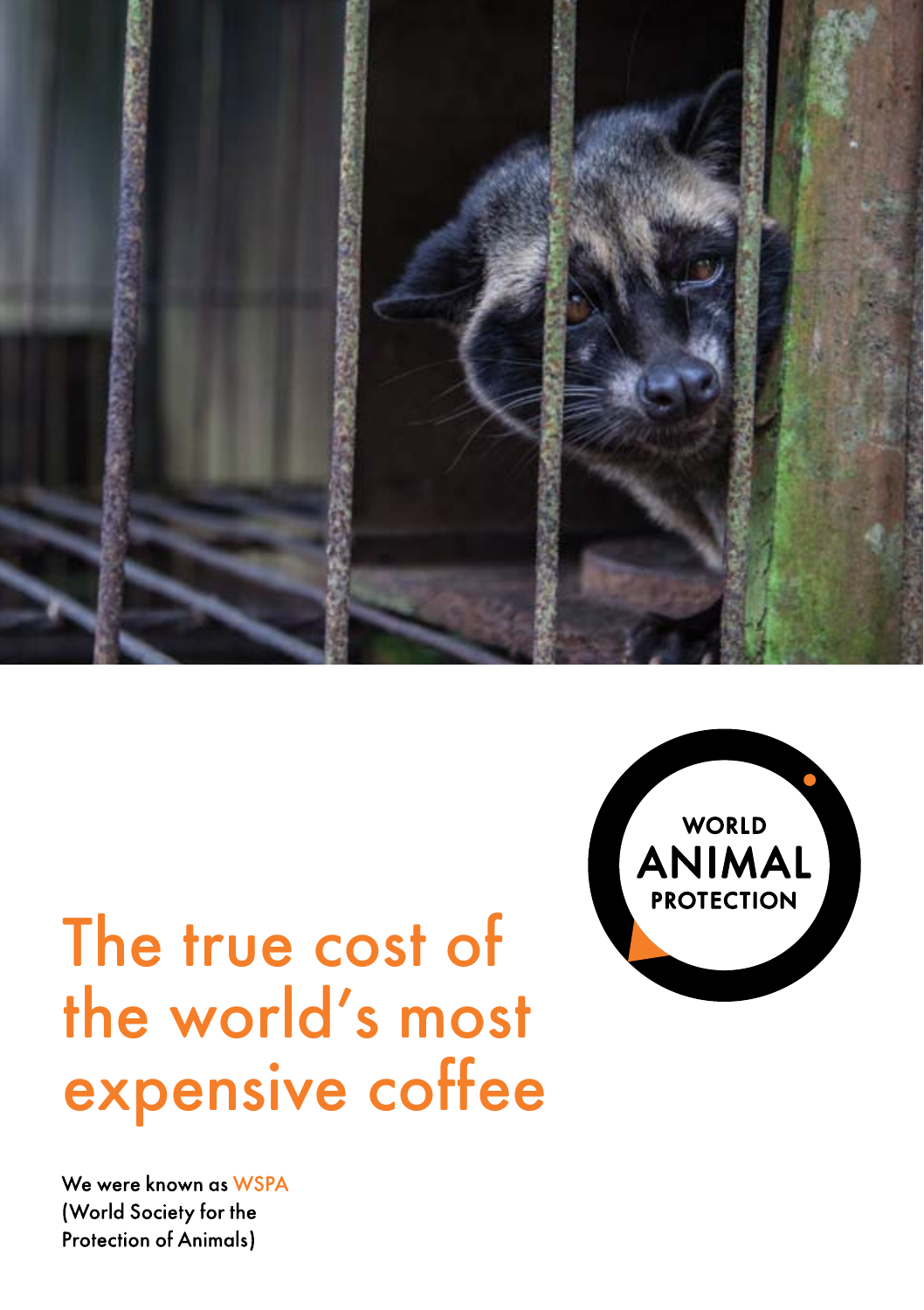The true story behind the production of the world's most expensive coffee is likely to leave an unpleasant taste in many people's mouths. This is because it increasingly involves the cruel capture and confinement of small mammals known as civets.

Civet coffee, or 'Kopi Luwak' in Indonesia, sells from \$300 USD per pound<sup>1</sup> and can cost up to \$100 USD per cup<sup>2</sup>. It is made from coffee beans that civets partially digest and excrete. This digestive process is believed to ferment the beans and to be responsible for the coffee's highly-prized, smooth taste $3,4$ .

There is a long history of 'cage-free' civet coffee production, whereby local people gather civet droppings in the wild<sup>1</sup> - a method believed to produce the most superior tasting civet coffee of all5 . But, increasingly, civets are kept in cruel and inadequate conditions in South East Asia to increase the yield of beans and meet the growing demand for this rare and highly coveted beverage<sup>6</sup>.

> Those that survive capture are kept in small, empty cages, without adequate shelter or bedding



# Trapped for trade

Wild civets are captured using cruel methods, including box traps, snares and hunting with dogs. They are frequently injured during capture<sup>7</sup> and likely to experience extreme stress through human handling. Many are sold directly to commercial civet farm owners, whilst others await their fate in noisy, bustling, wildlife markets<sup>7</sup>.

Those that survive capture are kept in small, empty cages, without adequate shelter or bedding<sup>7,6</sup>. Conditions rarely meet the basic behavioural needs of these wild animals and many exhibit signs of great stress, including pacing and self-mutilation. Poor nutrition resulting from being fed a restrictive diet of coffee cherries; disease; injury and early death are common<sup>7</sup>.

3



Civet coffee, or 'Kopi Luwak' in Indonesia can cost up to US\$100 per cup



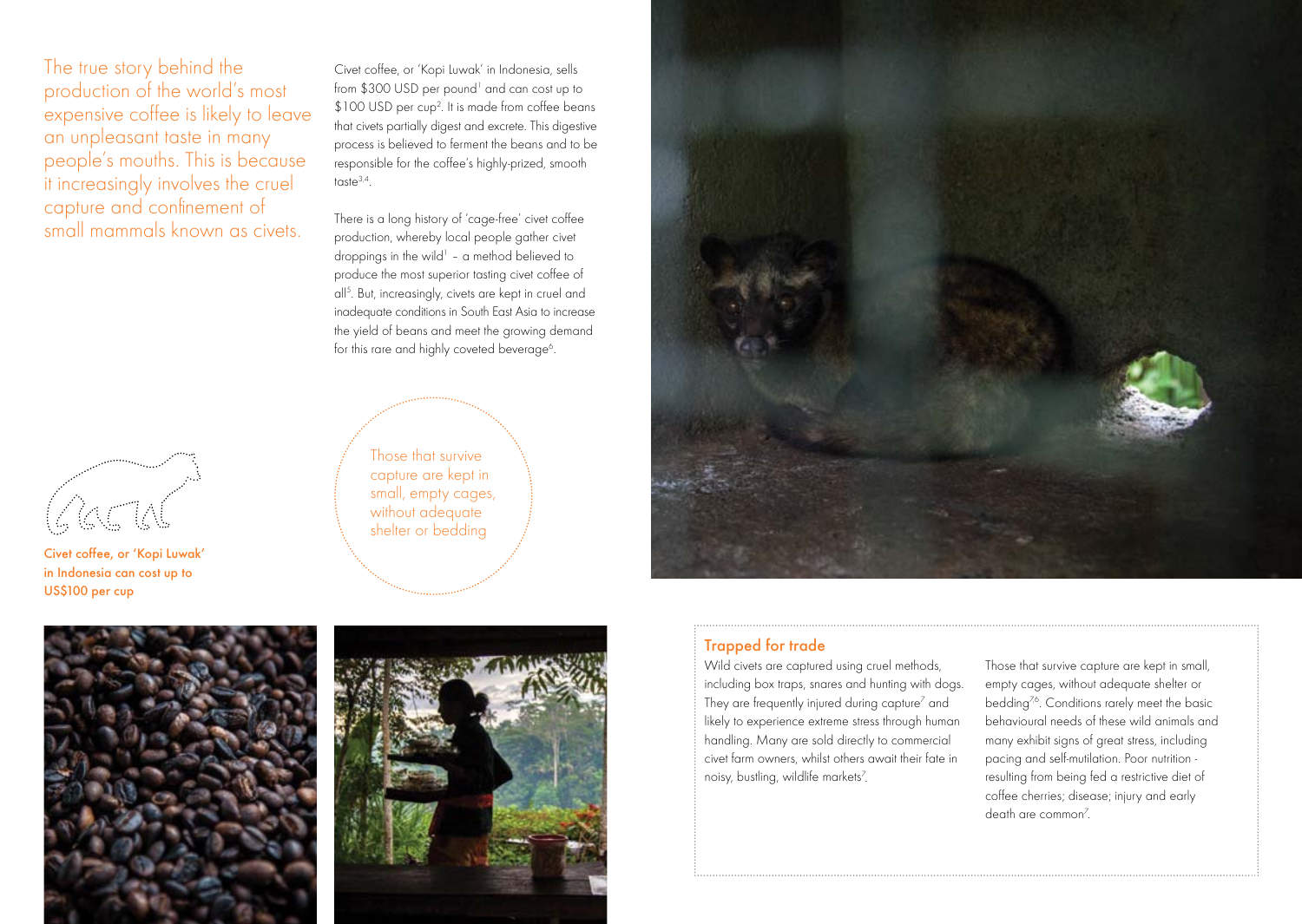



## Production and sales

Civet farms range in size from small-scale initiatives operated by rural communities to larger more intensive businesses7 .

Civet coffee is widely available across international markets including Europe and the US, whilst a high proportion of civet coffee consumers originate from Japan, Taiwan and South Korea 8,9.

## Conservation consequences

In addition to animal welfare concerns involved in civet coffee production, there are also conservation implications, resulting from the unregulated removal of these wild animals from their natural habitats10.

A variety of different civet species are used to produce civet coffee<sup>8</sup> some of which are already under threat of extinction. For example, the Binturong [Arctictis binturong], is classified as 'vulnerable' by the International Union for Conservation of Nature's red list<sup>11</sup>; meaning that removal from the wild puts the whole species at even greater risk.

Other species such as the palm civet (Paradoxurus hermaphroditus) have more widespread distributions<sup>12</sup>. But because there is no specific data on their numbers, civet farms may already be contributing to the extinction of local populations.



Civet farms may already be contributing to the extinction of local populations



#### Quality concerns

Fake and low grade civet coffee beans have been flooding the market for a number of years. Detecting 'counterfeit' civet coffee and maintaining quality remains a constant challenge because of the difficulty distinguishing between fake and genuine civet coffee beans<sup>13</sup>.

Establishing the difference between inhumane civet coffee (produced via caged operations) and the humane, wild-sourced type presents a similar challenge. In some cases producers mix caged civet coffee beans with the humane 'cage-free' stock before selling it to middlemen in the supply chain<sup>7</sup>.

We believe that current civet coffee trade chains are not transparent enough and that the end products are not adequately labelled to support both responsible retailers and consumers in their quest for animalfriendly products.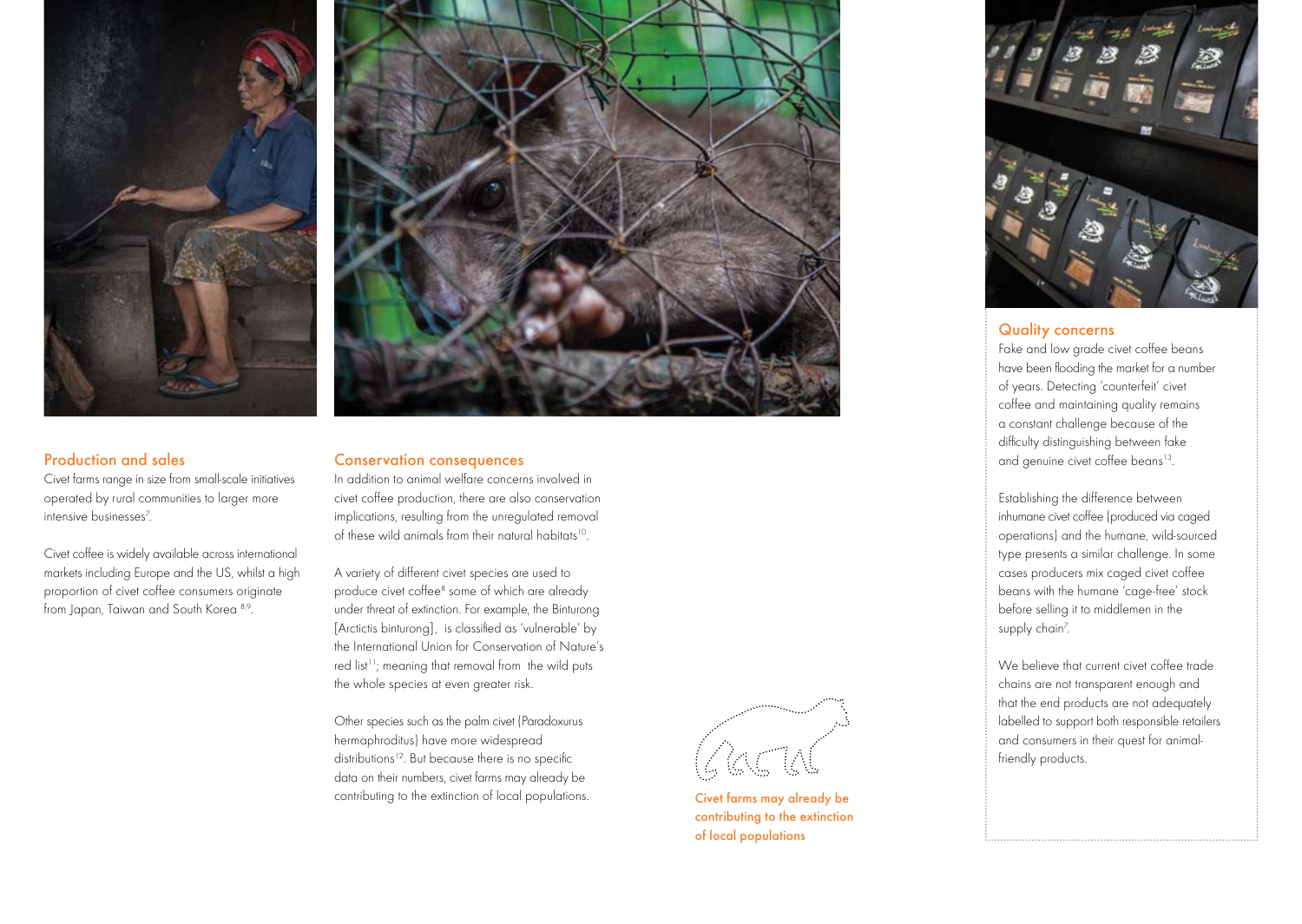

# 'Cage-free' coffee is better for everyone

Choosing 'cage- free' civet coffee is good for wild animals, good for conservation, good for coffee connoisseurs and good for rural communities, who can continue to generate a small income by collecting and selling the partially digested beans<sup>8</sup>.

# Choose 'cage-free' civet coffee

Whether at home or abroad, we are advising coffee consumers to only buy civet coffee that has not involved the capture and containment of wild civets in caged conditions. If a retailer cannot guarantee it is from a 100 per cent 'cage-free' source, then don't buy it.

> 'Cage-free' civet coffee is good for wild animals, good for conservation and good for rural communities

# Solving the problem Retailer responsibility

We are engaging with retailers to pledge to only source 'cage free' civet coffee and remove inhumane products from their shelves. Retailers believing their civet coffee already comes from wild, 'cage-free' sources are urged to scrutinise their supply chains and obtain proof that this is the case.

# 'Cage-free' Certification

We would like to see the introduction of an accredited certification scheme as standard for humane 'cage-free' civet coffee. We are urging retailers to lend their support and engage with certification bodies as well their suppliers to push for the development and enforcement of a humane chain.

## Improved government oversight and enforcement

We are urging the governments of civet coffee producing countries to take steps towards ending the caged production of civet coffee and lend their support to 'cage-free' production initiatives that protect civet welfare, the future of the species and the livelihoods and well-being of local communities. We are also asking governments to take action to regulate and limit the removal of civets from the wild.

Righthand image: Nicky Loh/Getty Images for WSPA